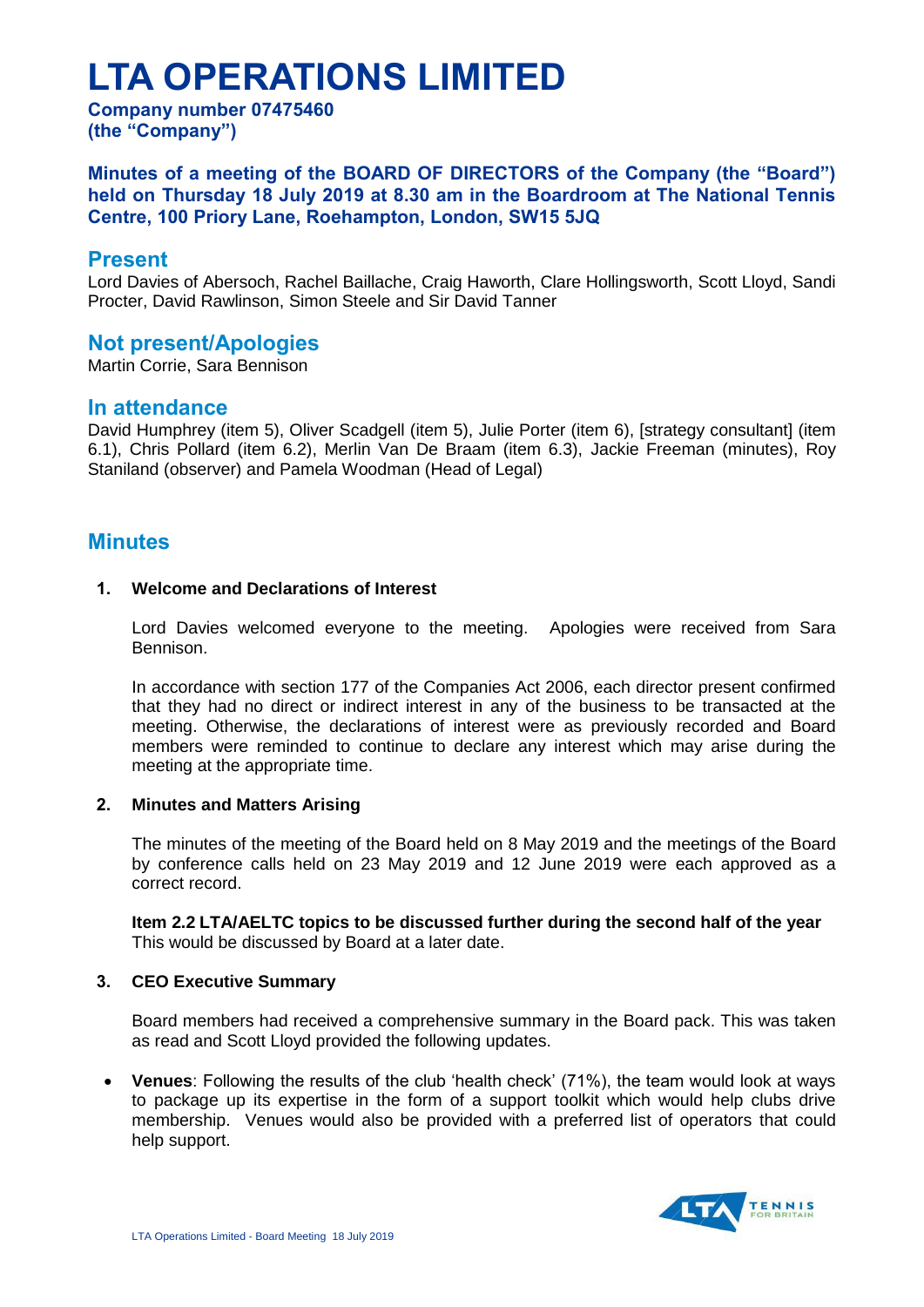**Players:** Scott Lloyd explained that average attendances at the Nature Valley Big Weekends were lower, but with a significantly greater number of events, due to the fact the programme no longer takes place just on specific dates but was now a rolling programme all year round.

Scott Lloyd informed the Board that next year there would be a Tie Break Tens U14 and U16 competition.

- **Fans:** The CRM strategy had seen 154 different campaigns resulting in a significant growth in social media stats.
- **Performance:** There were currently 40 Local Performance Development Centres ("LPDCs") and 11 Regional Performance Development Centres ("RPDCs") with the recent addition of Leeds Active and efforts were ongoing to try and address areas of geographical weakness by finding appropriate centres to add to the network of RPDCs.
- **Major Events:** Board members were encouraged to attend the British Open Wheelchair Tennis Championships taking place in Nottingham between 23-28 July 2019. Lord Davies asked for a competitions calendar of the LTA's major events for 2020 to be circulated at the end of the year. The Board would consider whether it would be appropriate to allocate responsibility for attending certain events to specific members of the Board.

The Board expressed disappointment over the lack of a domestic TV broadcaster for the Davis Cup finals in Madrid. The LTA was considering making an offer to broadcast it on its own channels.

 **Facility Investment:** Out of the 12 target areas in Scotland, there were currently 8 Transforming Scottish Indoor Tennis ("TSIT") projects that had gone through Stage 1 approvals with up to £4m of investment identified.

11 expressions of interest had been received from the target areas that were announced for new model Community Indoor Tennis Centres ("CITCs").

**Gate access:** The LTA would be running a tender process for different kinds of gate access systems and would try, through economies of scale, to keep costs down for the operators.

**Governance and Finance Assurance review:** A copy of the letter received from Sport England was included in the Board pack and was noted by the Board.

# **4. Finance**

Board members had received a report from Simon Steele in the Board pack, which was taken as read. Simon Steele said that he would bring back to the September Board a list of activities whereby the LTA would like to go further, faster on current agreed initiatives.

### **4.1** Business Dashboard

The metric for Tennis for Kids was red and, although there was an action plan and marketing campaign to help try and improve the numbers, Scott Lloyd flagged that the target of 50,000 children taking part was likely to be missed. A full review would take place at the end of the year.

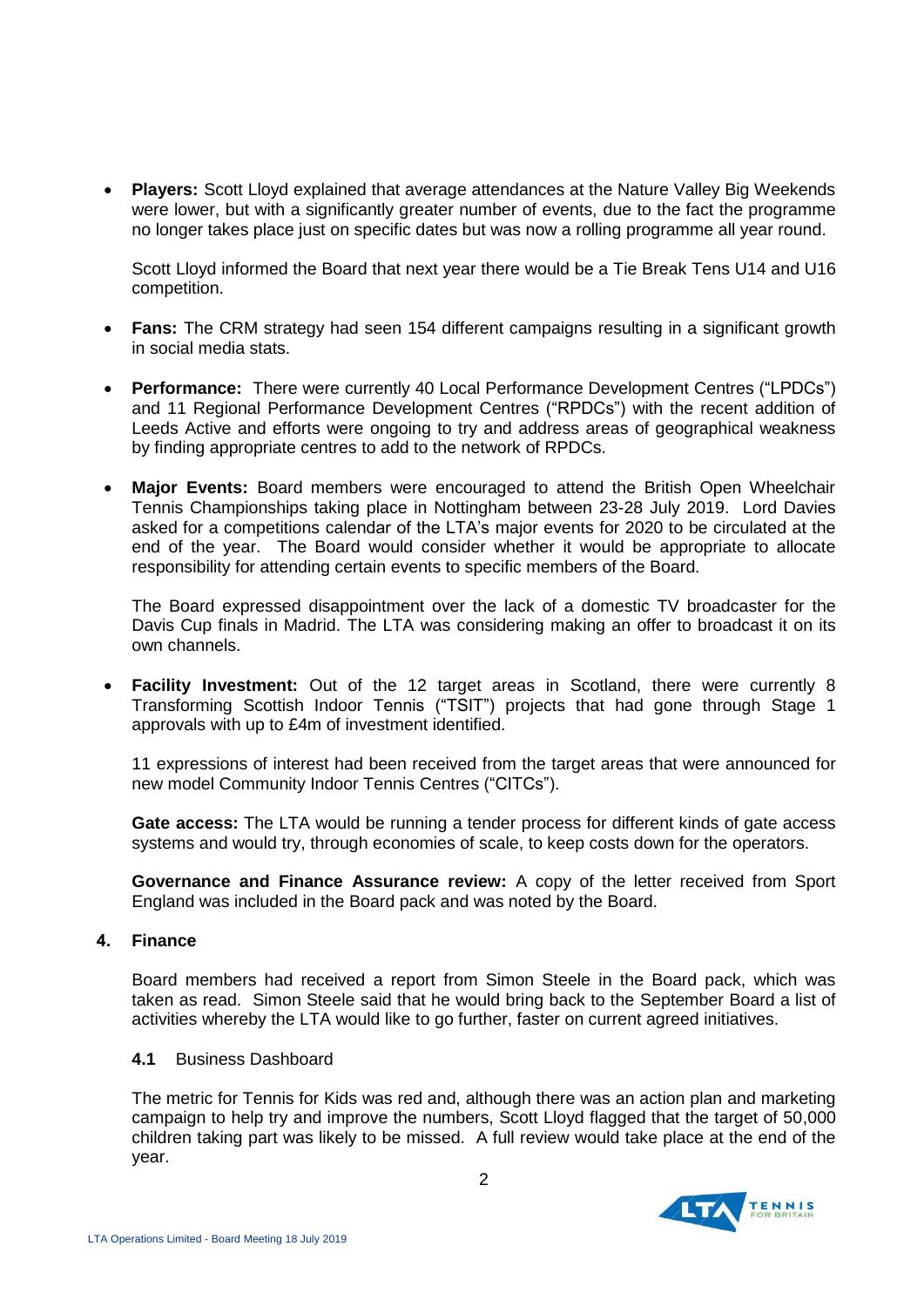**4.2** Ratification of approval of financial statements and letter of representation

The draft annual report and financial statements of the Company, together with the draft letter of representation to PricewaterhouseCoopers, had been circulated by email on 20 June 2019 and approved. The Board ratified this approval.

## **5. Safeguarding Report**

[Olly Scadgell and David Humphrey joined the meeting]

The report prepared by David Humphrey was noted. He also gave an update on the following:

**Sport England safeguarding awareness project:** A number of focus groups have taken place and a project group had now been set up to develop the content.

**Coaching standards:** There were 454 venues and 491 coaches who were Level 3 or above that were not accredited. The team was working to ensure that these venues become compliant as soon as possible. A plan to accredit Levels 1 and 2 coaches was being developed. The proposal was for Level 2 coaches to be accredited and Level 1 coaches to have safeguarding training and DBS checks where relevant.

**Safeguarding Audits:** 477 audits had taken place so far. Any venue that had a concern identified would have a re-audit and every venue that was noted as 'needs improvement' would be revisited. Unannounced visits would also take place.

**Wrexham:** A progress report on the recommendations for action by the LTA arising from the Wrexham inquiry was included in the Board pack. Clare Hollingsworth noted that the independent inquiry panel might have expected the LTA proactively to contact all the children who were coached at Wrexham during 2012-17. However, David Humphrey noted that this involved 200-300 individuals and that the LTA did not have contact details for all of them. Therefore, a practical approach had been taken by making it publicly known that there was support available to anyone who should need it. Those known to be directly affected by events at Wrexham had been contacted by the Safeguarding team.

It was noted that the Tennis Wales Safeguarding Welfare Officer had been appointed.

**Child Protection in Sport Unit ("CPSU") audit:** Lord Davies thanked David Humphrey and his team for achieving the top rating in the CPSU audit.

### **6. Key business areas**

**6.1** Partnership strategy

[Julie Porter and [a strategy consultant] joined the meeting]

A specialist brand and sports strategy consultancy, gave the Board a presentation on a new brand partner and commercial strategy. Julie Porter's paper in the Board pack outlined how the strategy would be delivered and the additional investment required.

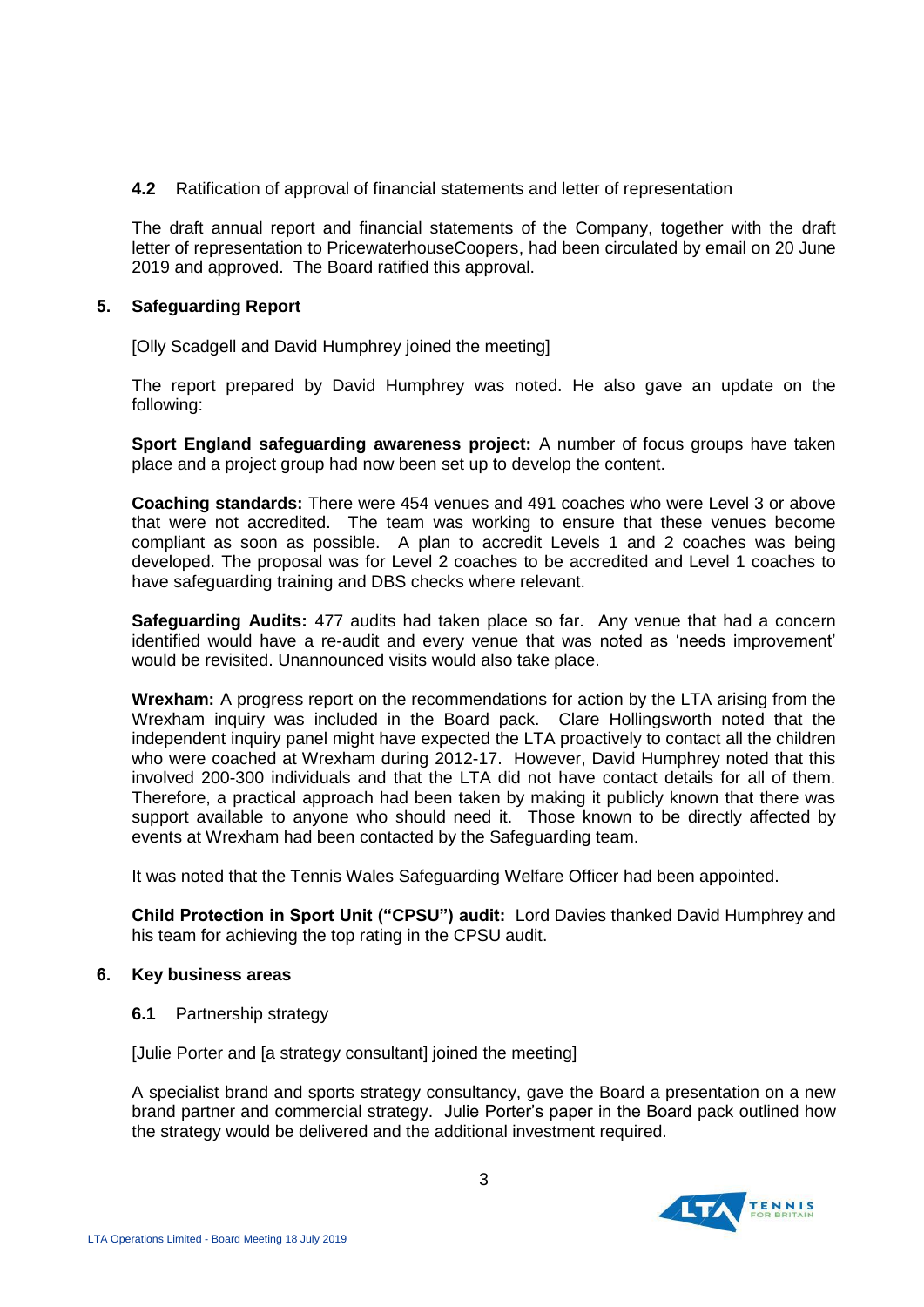Sandi Procter asked if the concept could assist counties with securing sponsorship. Scott Lloyd thought that this could considered as part of a wider review of the structure of county funding.

After discussion, the Board approved additional investment.

Board members were asked to share information on any potentially attractive brand or media partners, particularly those with whom they had contacts.

[The strategy consultant left the meeting]

**6.2** Digital Participation Pathway - Rally

[Chris Pollard joined the meeting]

Chris Pollard, Head of Strategy & Innovation, gave an update on the digital programme. The first phase of the work concluded on 1 July 2019 with the pilot launch of the LTA Rally 'app' that delivers a consumer user experience on mobile, tablet and desktop for finding, booking and paying for tennis courts. The pilot was currently being carried out in Manchester at around 40 parks and clubs. Pilots were also to be launched in 3 other locations: Leeds, Portsmouth and Richmond and, once feedback had been received from users and venues, a national roll-out plan would be finalised.

[Chris Pollard left the meeting]

**6.3** Coach education and engagement

[Merlin Van De Braam joined the meeting]

Merlin Van De Braam presented the Coach Education strategy along with a summary of the current challenges following the independent review of coach education and support that had been conducted for the first time since outsourcing had begun over a decade ago.

Scott Lloyd flagged that this was an area that would probably require further funding allocation. The Board gave their support to the proposals and Lord Davies asked for an update on progress at subsequent Board meetings.

[Merlin Van De Braam and Julie Porter left the meeting]

# **7. Other Business**

### **7.1** Tennis Foundation – appointment of new trustees

The Board noted the paper included in the Board pack. After due consideration and subject to the board of directors of Lawn Tennis Association Limited also approving the appointments, the Board approved the appointment of Tim Lawler, Cynthia Muller, Hitesh Patel and Alex Pitt as trustees of The Tennis Foundation. All candidates, except for Cynthia Muller, would be appointed for an initial term of appointment of 3 years with effect from 18 July 2019. Cynthia Muller, as a current trustee of The Tennis Foundation, would be reappointed from 1 September 2019 for a second term of 3 years.

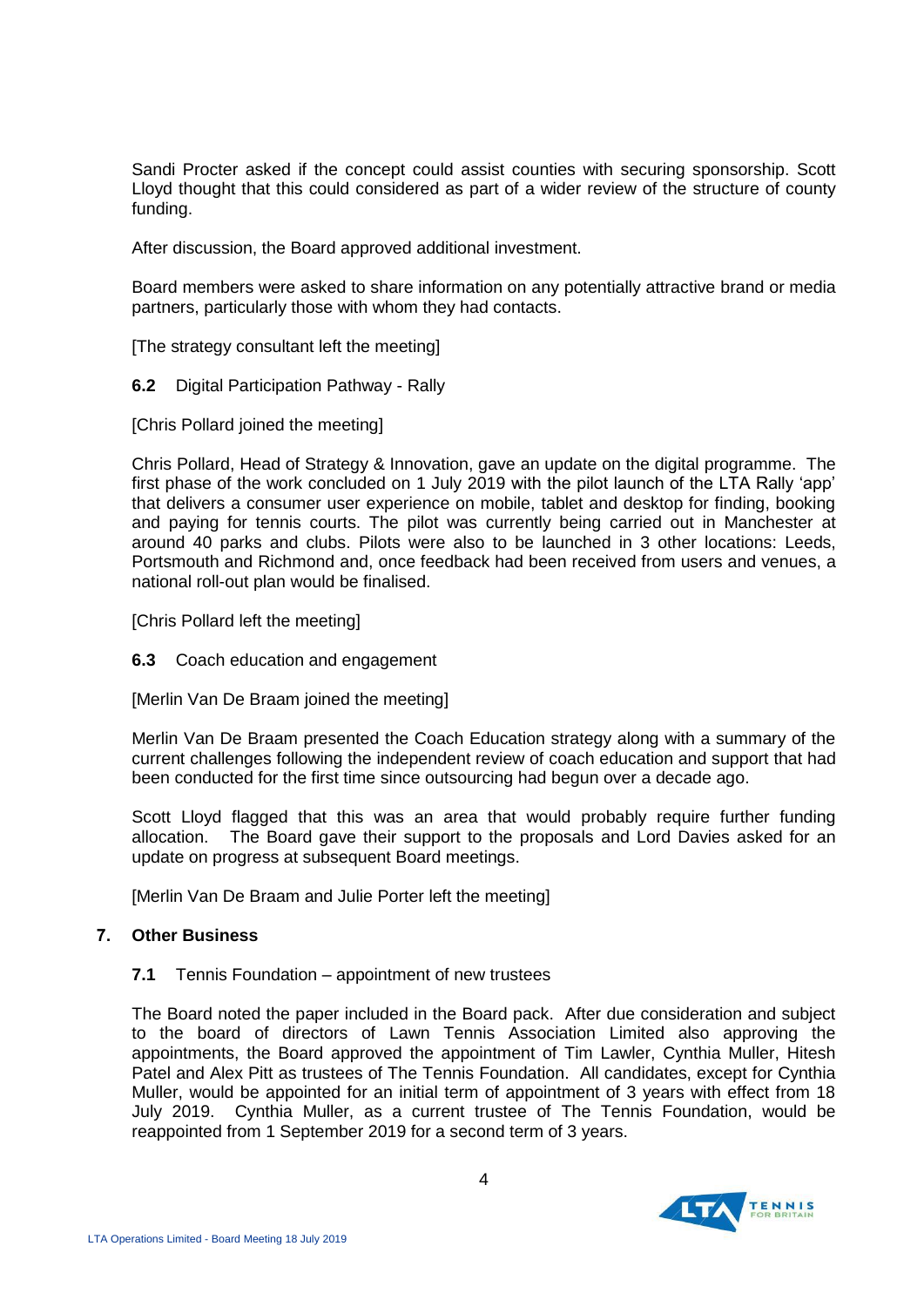## **7.2** Appointment of Company Secretary

The Board approved the appointment of Pamela Woodman as the Company Secretary of the Company and authorised that the necessary filings be made with Companies House on behalf of the Company.

## **8. Business update**

The Business update provided in the Board pack was noted.

Scott Lloyd gave an update on the NTC refurbishment.

Agenda items for next meeting (25 September 2019):

- Technology Investment
- Venue Registration and Membership
- Junior Programme

Lord Davies asked for an item on County funding to be on a future agenda.

There being no further business, the meeting closed at 1.15 pm, followed by a Closed Session.

Signed ………………………………….. Date …………………………………….

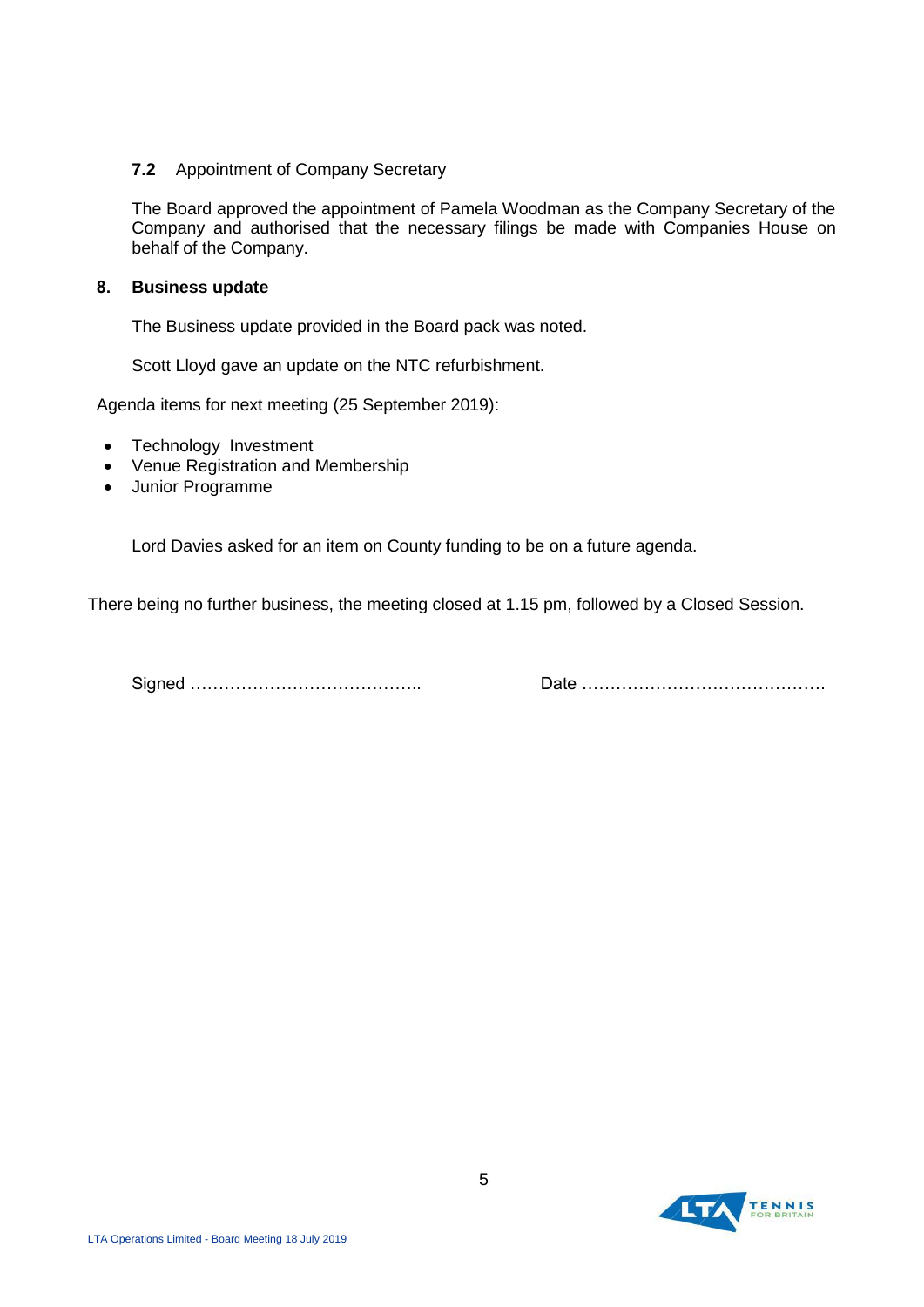# **LAWN TENNIS ASSOCIATION LIMITED**

**Company number 07459469 (the "Company")**

**Minutes of a meeting of the BOARD OF DIRECTORS of the Company (the "Board") held on Thursday 18 July 2019 at 8.30am in the Boardroom at The National Tennis Centre, 100 Priory Lane, Roehampton, London, SW15 5JQ**

# **Present**

Lord Davies of Abersoch, Rachel Baillache, Craig Haworth, Clare Hollingsworth, Scott Lloyd, Sandi Procter, David Rawlinson, Simon Steele and Sir David Tanner

# **Not present/Apologies**

Martin Corrie, Sara Bennison

# **In attendance**

Jackie Freeman (minutes), Roy Staniland (observer) and Pamela Woodman (Company Secretary)

# **Minutes**

### **1. Welcome and Declarations of Interest**

Lord Davies welcomed everyone to the meeting. Apologies were received from Sara Bennison.

In accordance with section 177 of the Companies Act 2006, each director present confirmed that they had no direct or indirect interest in any of the business to be transacted at the meeting. Otherwise, the declarations of interest were as previously recorded and Board members were reminded to continue to declare any interest which may arise during the meeting at the appropriate time.

Lord Davies referenced recent articles by a sports journalist who sought to draw a negative inference from Scott Lloyd holding positions with the Company and David Lloyd Leisure and who suggested that this constituted a conflict of interest. It was noted that the Companies Act made specific provision for dealing with and managing actual and potential conflicts of interest. Lord Davies noted that the matter of Scott's involvement with David Lloyd Leisure was mentioned and discussed during the interview process and it was agreed that any potential conflict of interest would be managed in the normal way in accordance with Companies Act requirements. Lord Davies noted that there were significant benefits to the governing body of tennis by appointing a chief executive with substantial experience, and a limited ongoing involvement, in tennis in the commercial sector. Clare Hollingsworth confirmed that Scott Lloyd's appointment was supported by the interview panel at the time. Lord Davies, on behalf of the Board, re-iterated the Board's full support for Scott Lloyd.

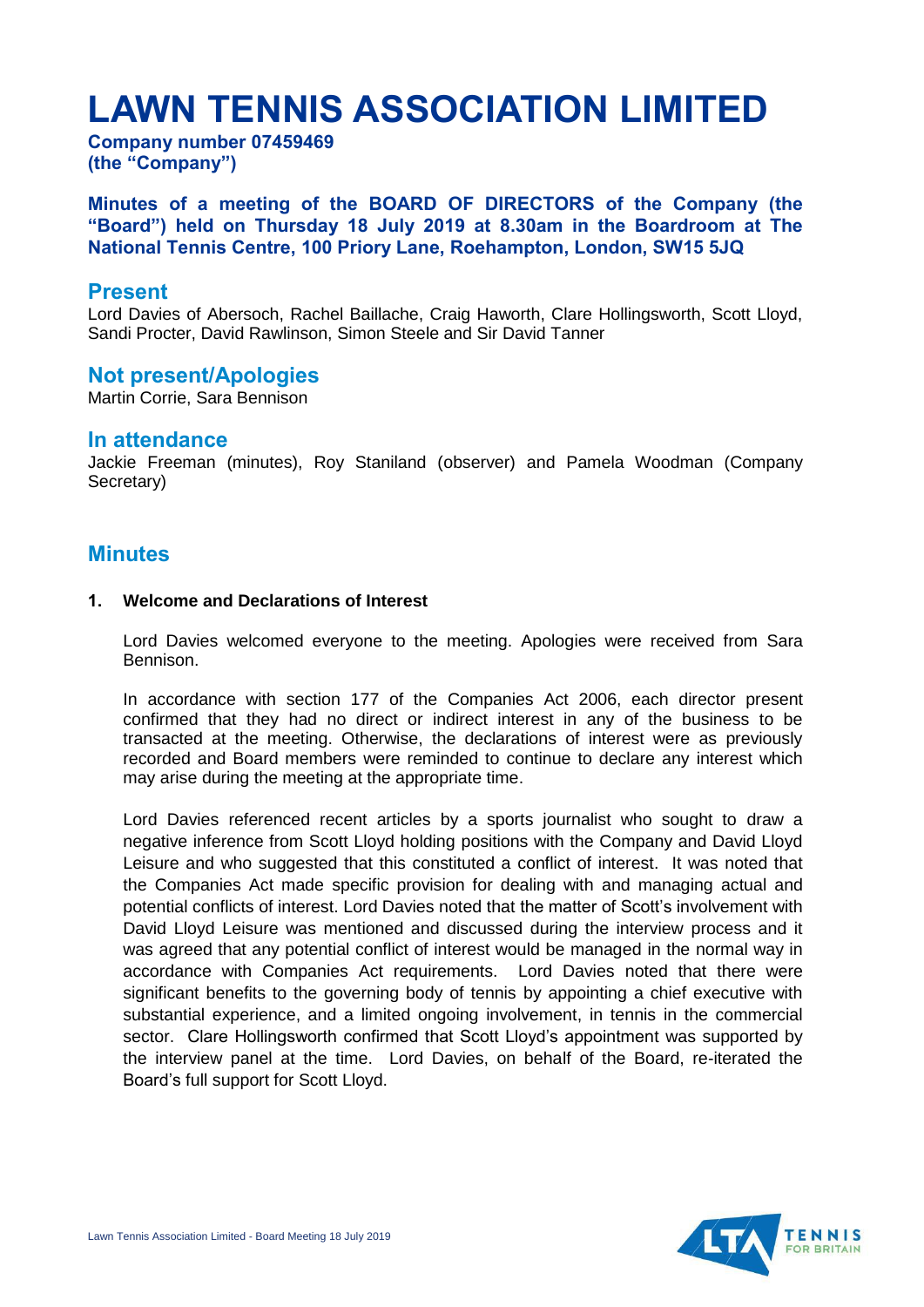# **2. Minutes and Matters Arising**

The minutes of the meeting of the Board held on 8 May 2019 were approved as a correct record and it was noted that there were no outstanding matters arising.

## **3. CEO Executive Summary**

Board members had received a comprehensive summary in the Board pack. The executive summary was taken as read and Scott Lloyd supplemented his summary with a verbal update on a variety of operational and other matters. Of particular note for the Company was the independent governance and finance assurance review to be conducted by BDO on behalf of Sport England. A copy of the letter received from Sport England was included in the Board pack and noted by the Board.

### **4. Finance Report**

Board members had received a report from Simon Steele in the Board pack, which was taken as read. Simon Steele said that he would bring back to the September Board a list of activities whereby the LTA would like to go further, faster on current agreed initiatives.

## **5. The Tennis Foundation – appointment of new trustees**

The Board noted the paper included in the Board pack. The Board had received a recommendation from the Board Nominations Committee that the 4 proposed candidates be appointed. After due consideration and subject to the board of directors of LTA Operations Limited also approving the appointments, the Board approved the appointment of Tim Lawler, Cynthia Muller, Hitesh Patel and Alex Pitt as trustees of The Tennis Foundation. All candidates, except for Cynthia Muller, would be appointed for an initial term of appointment of 3 years with effect from 18 July 2019. Cynthia Muller, as a current trustee of The Tennis Foundation, would be reappointed from 1 September 2019 for a second term of 3 years.

### **6. Disciplinary Panel – appointment of new members**

The Board noted the paper included in the Board pack. Having received the recommendation from the Council Nominations Committee and after due consideration, the Board approved the appointment to the Disciplinary Panel of the 7 following candidates, each for an initial term of appointment of 3 years with effect from 18 July 2019:

Jeremy Phillips, QC Dr Gary O'Driscoll Celia Edwards Gareth Graham Stuart Tennant Kwadjo Adjepong Paula Carter

# **7. Verbal Updates for Noting**

David Rawlinson reported that the Council Nominations Committee recommended at its meeting on 17 July 2019 that only 2 years' service should be required to stand as a